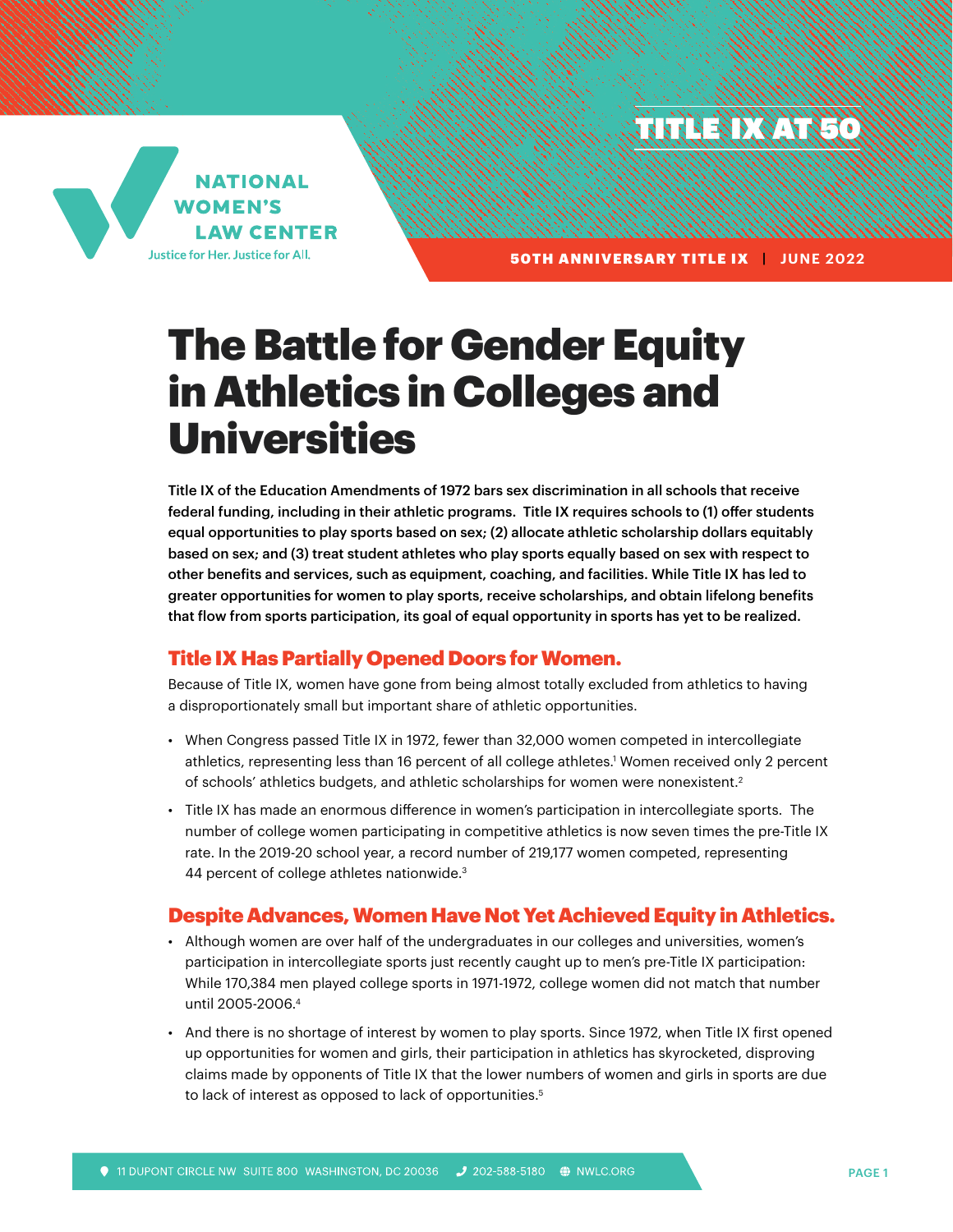# Young Women Face Sports Inequities Nationwide

Across the country, schools still fail to provide women with equal athletic participation opportunities and treat women's teams as second-class.

- **lowa:** In 2021, the University of Iowa cut its women's swimming and diving team, and multiple players filed suit for not providing them with equal participation opportunities. Following a court order, the University agreed to permanently reinstate the team.<sup>6</sup>
- Virginia: In fall 2020, the College of William & Mary announced it was eliminating its women's gymnastics, swimming, and volleyball teams at the end of the school year. A month later, after being threatened with a class-action lawsuit, the College agreed to reinstate these teams, develop a Gender Equity Plan, and come into full compliance with Title IX by the 2022-23 school year.<sup>7</sup>
- Georgia: In 2012, Fort Valley State University eliminated its women's volleyball team, leaving its players who were attending the school on athletic scholarships out in the cold. After being threatened with a sex discrimination lawsuit, Fort Valley State agreed to reinstate the team, renew and create additional scholarships for its players, and provide additional facilities and equipment for the team.<sup>8</sup>

• But the playing field is still not level. While more than half of the students at NCAA schools are women,<sup>9</sup> they receive only 44 percent of the athletic participation opportunities.10 Moreover, women who play sports at the typical Division I-FBS (formerly Division I-A) school receive only about 18 percent of the total money spent on athletics, 29 percent of recruiting dollars, and 41

percent of athletic scholarship dollars.11 In addition, at the typical FBS school, for every dollar spent on women's sports, about two and a half dollars are spent on men's sports.12

# Women Who Play Sports Experience Significant Benefits.

Competitive athletics promote greater academic and employment success, increased personal skills, and a multitude of health benefits for all women in sports.<sup>13</sup>

## **Greater Academic Opportunities and Success**

- Women who play at NCAA Division I schools graduate at higher rates than other students.14
- The availability of athletic scholarships dramatically increases a young woman's ability to pursue a college education and to choose from a wider range of colleges and universities.

### **Increased Employment Opportunities**

- An increase in women's sports participation leads to an increase in women's labor force participation down the road and greater participation of women in previously male-dominated occupations, particularly high-skill, high-wage ones.15
- Among executive businesswomen, 75 percent reported that the lessons they learned on the playing field contributed to their success in business. Among women in C-suite positions, 94 percent had competed in sports, and 52 percent had played at the university level.<sup>16</sup>

#### **Health Benefits**

- Women who participate in sports are less likely to develop breast cancer, drink, smoke,<sup>17</sup> or become pregnant than their non-athlete peers.18
- Young women who play sports have a higher level of self-esteem, a lower incidence of depression, and a more positive body image.19

## Increased Opportunities for Women in Sports: Success Stories.

Increased participation by women and girls in sports since Title IX has led to a new generation of athletes and fans who pack stadiums and spend a growing number of consumer dollars on women's sports.

• Despite the onset of COVID-19 with many men's teams suffering decreases in viewership, women's teams have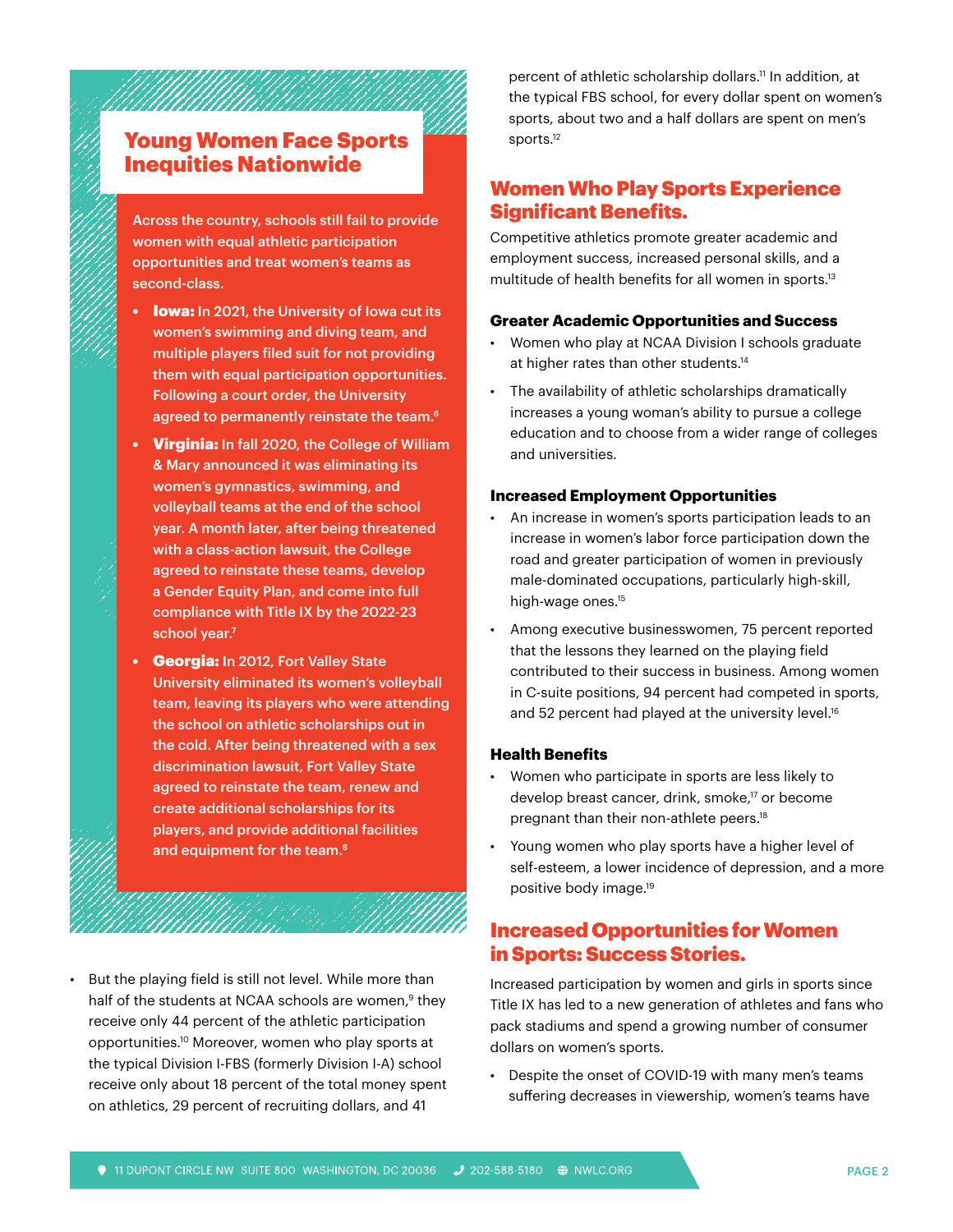flourished. In 2020, the WNBA finals viewership increased 15 percent from 2019 in comparison to NBA finals viewership taking a striking hit of over 45 percent.<sup>20</sup>

- Women's tennis has the second-highest interest rating among women's sports due in large part to increasing media coverage of Black women athletes, including powerhouse Serena Williams and newcomer Naomi Osaka.<sup>21</sup>
- As of April 2022, Christine Sinclair has scored 189 goals in 310 matches, ranking first in most career international goals scored by a soccer player of any gender worldwide.<sup>22</sup>
- In the 2021 Summer Olympics, U.S. women won 66 of the country's 113 medals.<sup>23</sup> The United States' women's basketball team is a powerhouse that has won the gold medal at the last six Summer Olympics.<sup>24</sup> Many of the

most decorated Olympic athletes are Black women, including gymnast Simone Biles and track and field sprinter Allyson Felix.

• At just twenty-three years old, Naomi Osaka became the first Asian tennis player to hold the top ranking in singles and to be ranked No. 1 by the Women's Tennis Association.25

*Women have come a long way since the enactment of Title IX, but much work still needs to be done to fulfill the law's promise.*

**Are you concerned about sports inequities at your school? Visit [nwlc.org/legal-help](https://nwlc.org/legal-help/) to learn about your rights and get connected to attorneys.**

#### ,,,,,,,,,,,,,,,,,,,,,,,,,,,,,,,,,,

- 1 *See* Title IX of the Education Amendments of 1972; a Policy Interpretation; Title IX and Intercollegiate Athletics, 44 Fed. Reg. 71413, 71419 (Dec. 11, 1979) (codified at 45 C.F.R. pt. 86).
- 2 130 Cong. Rec. S4601 (daily ed. Apr. 12, 1984) (statement of Sen. Ted Stevens).
- 3 National Collegiate Athletic Association, *NCAA Sports Sponsorship and Participation Rates Report (1956-57 through 2020-21)*, at 86 (Dec. 1, 2021; updated Jan. 6, 2022) [hereinafter NCAA 2021 Report], *available at* [https://www.ncaa.org/sports/2013/11/20/sports-sponsorship-and-participation-research.aspx.](https://www.ncaa.org/sports/2013/11/20/sports-sponsorship-and-participation-research.aspx)
- 4 National Collegiate Athletic Association, 1981-82—2005-06 *NCAA Sports Sponsorship and Participation Rates Report* 76, 224 (2006), <http://www.ncaapublications.com/productdownloads/PSR07.pdf>.
- 5 National Federation of State High School Associations, *2018-19 High School Athletics Participation Survey* (2019), [https://www.nfhs.org/media/1020412/2018-19\\_participation\\_survey.pdf](https://www.nfhs.org/media/1020412/2018-19_participation_survey.pdf).
- 6 Molly Hensley-Clancy, *Colleges cut sports to save money amid the pandemic. Then came the Title IX lawsuits.,* Washington Post (Mar. 25, 2021), <https://www.washingtonpost.com/sports/2021/03/25/college-sports-cuts-title-ix>.
- 7 Tyler Byrum, *William & Mary violated Title IX legislation 'for decades', lawyers say,* NBC Sports (Oct. 21, 2020), [https://www.nbcsports.com/washington/ncaa/](https://www.nbcsports.com/washington/ncaa/william-mary-violated-title-ix-legislation-decades-lawyers-say) [william-mary-violated-title-ix-legislation-decades-lawyers-say.](https://www.nbcsports.com/washington/ncaa/william-mary-violated-title-ix-legislation-decades-lawyers-say)
- 8 Public Justice, Fort Valley State University Reinstates Women's Volleyball Team to Avoid Title IX Suit (Aug. 13, 2012), https://www.publiciustice.net/contentfort[valley-state-university-reinstates-womens-volleyball-team-avoid-title-ix-suit](https://www.publicjustice.net/contentfort-valley-state-university-reinstates-womens-volleyball-team-avoid-title-ix-suit).
- 9 National Collegiate Athletic Association, *Gender-Equity Report 2004-2010*, at 7 (Jan. 2012), [https://www.ncaapublications.com/productdownloads/GEQS10.pdf.](https://www.ncaapublications.com/productdownloads/GEQS10.pdf)
- 10 NCAA 2021 Report, *supra* note 3, at 85-86.
- 11 National Collegiate Athletic Association, *45 Years of Title IX: The Status of Women in Intercollegiate Athletics* 29 (2017), [https://www.ncaapublications.com/p-](https://www.ncaapublications.com/p-4510-45-years-of-title-ix.aspx)[4510-45-years-of-title-ix.aspx.](https://www.ncaapublications.com/p-4510-45-years-of-title-ix.aspx)
- 12 *Id*. at 32
- 13 Alex Poinsett, The Role of Sports in Youth Development: Report of <sup>a</sup> Meeting Convened by Carnegie Corporation of New York 9 (1996).
- 14 National Collegiate Athletic Association, *Trends in Graduation Success Rates and Federal Graduation Rates at NCAA Division I Schools* (Nov. 2020), [https://ncaaorg.s3.amazonaws.com/research/gradrates/2020/2020D1RES\\_FedGSRTrends.pdf](https://ncaaorg.s3.amazonaws.com/research/gradrates/2020/2020D1RES_FedGSRTrends.pdf).
- 15 Betsey Stevenson, *Beyond the Classroom: Using Title IX to Measure the Return to High School Sports 23-24 (Nat'l Bureau of Econ. Research,* Working Paper No. 15728, 2010).
- 16 Women's Sports Foundation, *Chasing Equity: The Triumphs, Challenges, and Opportunities in Sports for Girls and Women* 52 (Jan. 15, 2020) [hereinafter WSF Report], [https://www.womenssportsfoundation.org/wp-content/uploads/2020/01/Chasing-Equity-Full-Report-Web.pdf.](https://www.womenssportsfoundation.org/wp-content/uploads/2020/01/Chasing-Equity-Full-Report-Web.pdf)
- 17 WSF Report, *supra* note 16, at 25-26.
- 18 National Collegiate Athletic Association, *Pregnant and Parenting Student-Athletes Resources and Model Policies* 6 (2021), <http://s3.amazonaws.com/ncaa.org/documents/2021/1/18/PregnancyToolkit.pdf>.
- 19 WSF Report *supra* note 16, 26-28.
- 20 Eric Nemchock, *Viewership of 2020 WNBA Finals up 15 percent from 2019* (Oct. 9, 2020), [https://www.swishappeal.com/wnba/21507979/wnba-finals-2020](https://www.swishappeal.com/wnba/21507979/wnba-finals-2020-viewership-ratings-up-cathy-engelbert-espn) [viewership-ratings-up-cathy-engelbert-espn.](https://www.swishappeal.com/wnba/21507979/wnba-finals-2020-viewership-ratings-up-cathy-engelbert-espn)